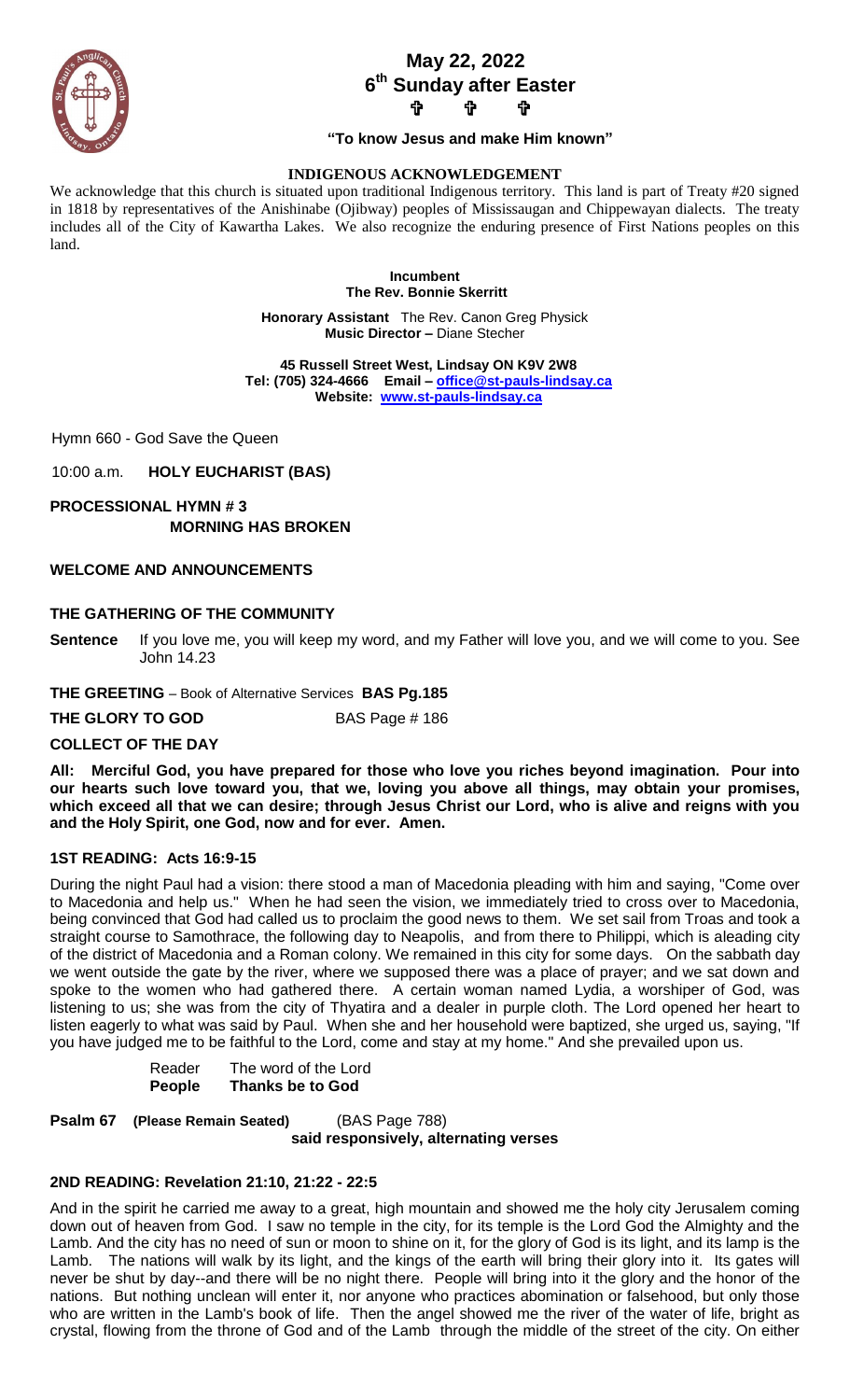side of the river is the tree of life with its twelve kinds of fruit, producing its fruit each month; and the leaves of the tree are for the healing of the nations. Nothing accursed will be found there any more. But the throne of God and of the Lamb will be in it, and his servants will worship him; they will see his face, and his name will be on their foreheads. And there will be no more night; they need no light of lamp or sun, for the Lord God will be their light, and they will reign forever and ever.

> Reader The word of the Lord **People Thanks be to God**

**Gradual Hymn # 222 verse 1 – 3**

**ALL SHALL BE WELL**

**THE HOLY GOSPEL– John 14:23-29** (All Stand)

#### **"Glory to you, Lord Jesus Christ"**

Jesus answered him, "Those who love me will keep my word, and my Father will love them, and we will come to them and make our home with them. Whoever does not love me does not keep my words; and the word that you hear is not mine, but is from the Father who sent me. "I have said these things to you while I am still with you. But the Advocate, the Holy Spirit, whom the Father will send in my name, will teach you everything, and remind you of all that I have said to you. Peace I leave with you; my peace I give to you. I do not give to you as the world gives. Do not let your hearts be troubled, and do not let them be afraid. You heard me say to you, 'I am going away, and I am coming to you.' If you loved me, you would rejoice that I am going to the Father, because the Father is greater than I. And now I have told you this before it occurs, so that when it does occur, you may believe.

**"Praise to you, Lord Jesus Christ"**

**Gradual Hymn #222 verse 4-5**

**ALL SHALL BE WELL**

**SERMON** – The Rev. Bonnie Skerritt

**The APOSTLES' CREED** (BAS Page 189)

**PRAYERS OF THE PEOPLE** Litany #7 (BAS Pg. 116) Let us pray in faith to God our Father, to his Son Jesus Christ, and to the Holy Spirit, saying, **"Lord, hear and have mercy."**

| <b>CONFESSION AND ABSOLUTION</b> | BAS Page 191 |
|----------------------------------|--------------|
| <b>THE PEACE</b>                 | BAS Page 192 |

#### **OFFERTORY HYMN # 460**

**LORD, THE LIGHT OF YOUR LOVE IS SHINING** 

### **THE CELEBRATION OF THE EUCHARIST –**

#### **PRAYER OVER THE GIFTS**

Celebrant God of glory, accept all we offer you this day, and bring us to that eternal city of love and light, where Christ is King. We ask this in his name. **Amen.**

#### **THE GREAT THANKSGIVING**

| <b>EUCHARISTIC PRAYER 2</b> | <b>BAS Pg. 196</b> |
|-----------------------------|--------------------|
| THE LORD'S PRAYER           | <b>BAS pg. 211</b> |
| <b>BREAKING OF BREAD #8</b> | <b>BAS Pg. 213</b> |

Celebrant (Alleluia!) Christ our Passover is sacrificed for us; **All Therefore, let us keep the feast. (Alleluia!)**

# **LAMB OF GOD (Agnus Dei)**

Celebrant Lamb of God, you take away the sins of the world, have mercy upon us. **All Lamb of God, you take away the sins of the world, have mercy upon us. Lamb of God, you take away the sins of the world, grant us peace.** 

#### **PRAYER FOR SPIRITUAL COMMUNION**

Celebrant Those wishing to do so may make their spiritual communion by joining in this prayer with me now:

**People: I worship and adore you, Lord Jesus Christ, present in the Holy Sacrament and in your people, who are gathered in spirit. In this moment I join with them to receive you in my heart, and in our community. May you, enthroned on the altar, now be enthroned in my heart; may you who give**